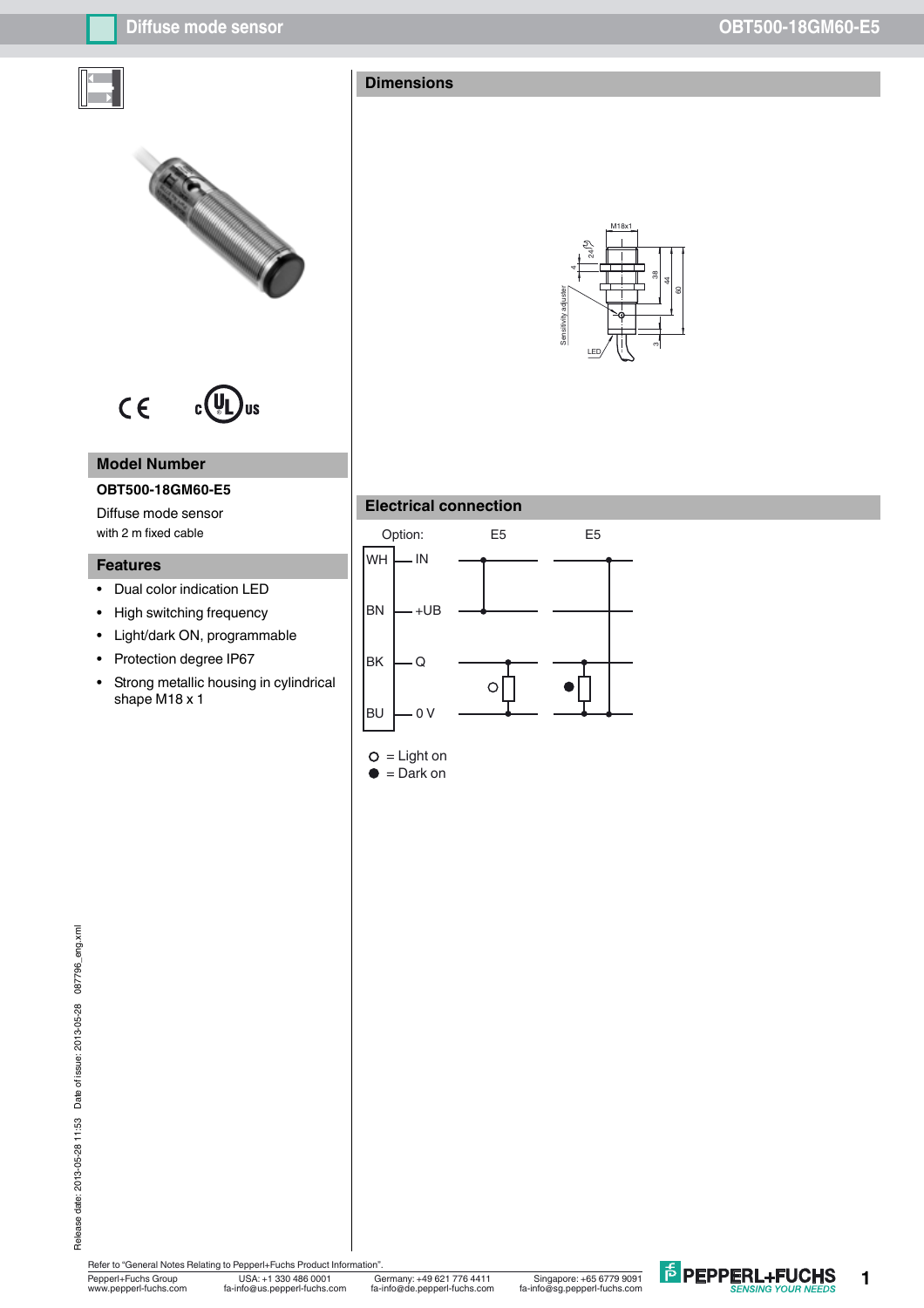# **Diffuse mode sensor OBT500-18GM60-E5**

| <b>Technical data</b>             |                |                                                                                                           |
|-----------------------------------|----------------|-----------------------------------------------------------------------------------------------------------|
| <b>General specifications</b>     |                |                                                                                                           |
| Detection range                   |                | $0500$ mm                                                                                                 |
| Reference target                  |                | standard white 200 mm x 200 mm                                                                            |
| Light source                      |                | IRED, 880 nm                                                                                              |
| Light type                        |                | infrared                                                                                                  |
| Approvals                         |                | CE, cULus Listed 57M3 (Only in association with UL Class 2<br>power supply; Type 1 enclosure)             |
| Diameter of the light spot        |                | approx. 80 mm at 500 mm                                                                                   |
| Ambient light limit               |                | 10000 Lux                                                                                                 |
| Indicators/operating means        |                |                                                                                                           |
| Operating display                 |                | LED green                                                                                                 |
| Function display                  |                | Dual color-LED, yellow/green<br>yellow: switching state<br>green: power on<br>flashing: stability control |
| Controls                          |                | Detection range adjuster                                                                                  |
| <b>Electrical specifications</b>  |                |                                                                                                           |
| Operating voltage                 | $U_{\rm B}$    | 10  30 V DC, class 2                                                                                      |
| Ripple                            |                | 10%                                                                                                       |
| No-load supply current            | $I_0$          | $\leq$ 25 mA                                                                                              |
| Time delay before availability    | t.,            | $\leq$ 25 ms                                                                                              |
| Output                            |                |                                                                                                           |
| Switching type                    |                | light/dark on electrically switchable                                                                     |
| Signal output                     |                | 1 PNP output, short-circuit protected, reverse polarity protected,<br>open collector                      |
| Switching voltage                 |                | max. 30 V DC                                                                                              |
| Switching current                 |                | max. 100 mA                                                                                               |
| Voltage drop                      | U <sub>d</sub> | $\leq$ 2.5 V                                                                                              |
| Switching frequency               | f              | 500 Hz                                                                                                    |
| Response time                     |                | 1 ms                                                                                                      |
| <b>Standard conformity</b>        |                |                                                                                                           |
| <b>Standards</b>                  |                | EN 60947-5-2                                                                                              |
| Standards 2                       |                | <b>UL 508</b>                                                                                             |
| <b>Ambient conditions</b>         |                |                                                                                                           |
| Ambient temperature               |                | -25  55 °C (-13  131 °F)                                                                                  |
| Storage temperature               |                | -40  70 °C (-40  158 °F)                                                                                  |
| <b>Mechanical specifications</b>  |                |                                                                                                           |
| Protection degree                 |                | <b>IP67</b>                                                                                               |
| Connection                        |                | 2 m fixed cable                                                                                           |
| Material                          |                |                                                                                                           |
| Housing                           |                | brass, nickel-plated                                                                                      |
| Optical face                      |                | PC                                                                                                        |
| Mass                              |                | 110 <sub>g</sub>                                                                                          |
|                                   |                |                                                                                                           |
| <b>Approvals and certificates</b> |                |                                                                                                           |
| UL approval                       |                | cULus Listed, Type 1 enclosure                                                                            |
| CCC approval                      |                | CCC approval / marking not required for products rated $\leq$ 36 V                                        |
|                                   |                |                                                                                                           |

#### **Curves/Diagrams**



Release date: 2013-05-28 11:53 Date of issue: 2013-05-28 087796\_eng.xml Release date: 2013-05-28 11:53 Date of issue: 2013-05-28 087796\_eng.xml